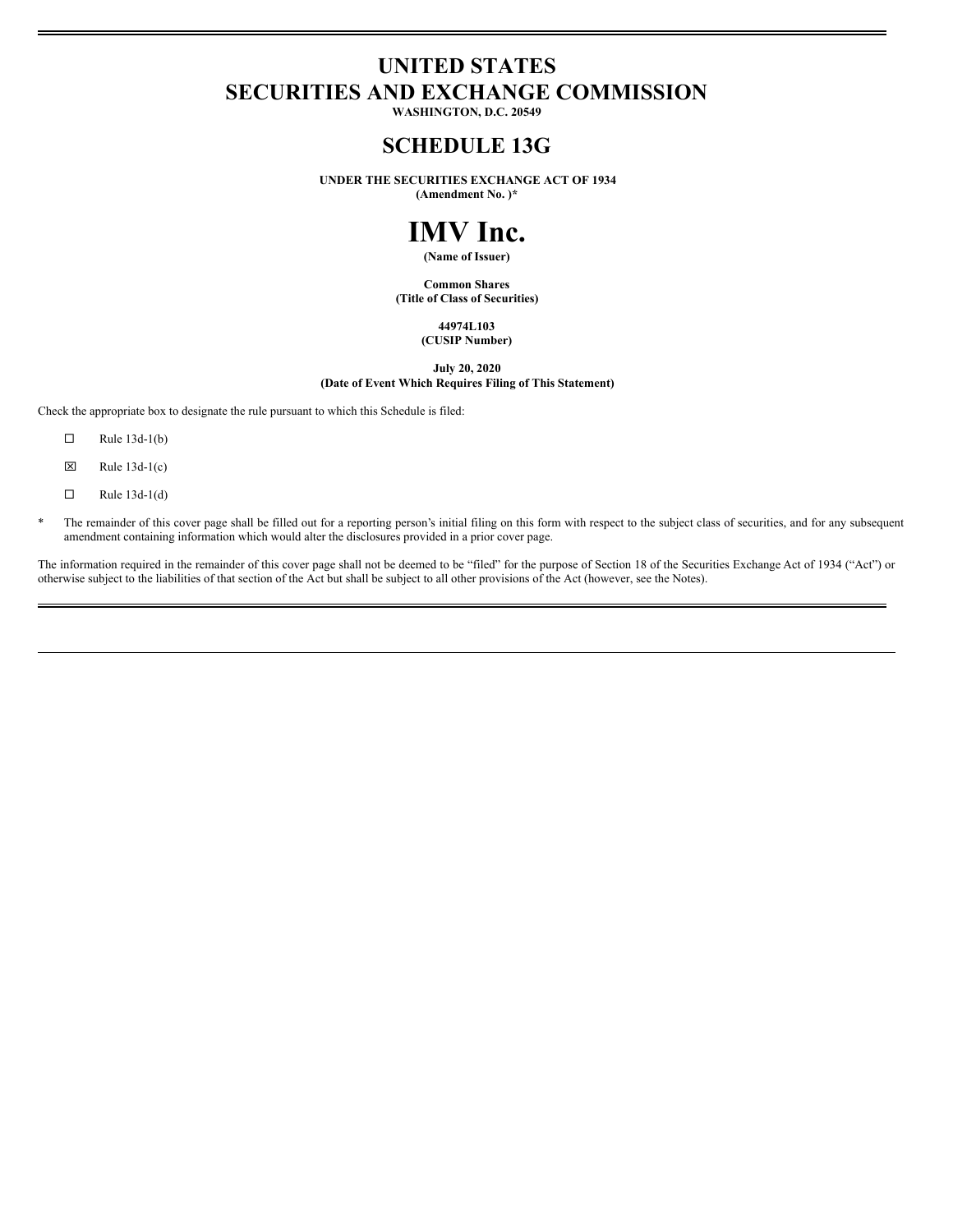#### **CUSIP No. 44974L103** Page 2 of 15

| 1.                            | Name of Reporting Persons                                                                  |                                 |                                                                     |  |  |  |  |
|-------------------------------|--------------------------------------------------------------------------------------------|---------------------------------|---------------------------------------------------------------------|--|--|--|--|
|                               | Venrock Healthcare Capital Partners II, L.P.                                               |                                 |                                                                     |  |  |  |  |
| 2.                            |                                                                                            |                                 | Check the Appropriate Box if a Member of a Group (See Instructions) |  |  |  |  |
|                               |                                                                                            | (a) $\boxtimes^1$ (b) $\square$ |                                                                     |  |  |  |  |
| 3.                            |                                                                                            | <b>SEC USE ONLY</b>             |                                                                     |  |  |  |  |
| 4.                            |                                                                                            |                                 | Citizenship or Place of Organization                                |  |  |  |  |
|                               | Delaware                                                                                   |                                 |                                                                     |  |  |  |  |
|                               |                                                                                            | 5.                              | Sole Voting Power                                                   |  |  |  |  |
| Number of                     |                                                                                            |                                 | $\mathbf{0}$                                                        |  |  |  |  |
| <b>Shares</b><br>Beneficially |                                                                                            | 6.                              | <b>Shared Voting Power</b>                                          |  |  |  |  |
| Owned by                      |                                                                                            |                                 | 3,150,000 <sup>2</sup>                                              |  |  |  |  |
| Each<br>Reporting             |                                                                                            | 7.                              | Sole Dispositive Power                                              |  |  |  |  |
| Person                        |                                                                                            |                                 | $\mathbf{0}$                                                        |  |  |  |  |
| With:                         |                                                                                            | 8.                              | Shared Dispositive Power                                            |  |  |  |  |
|                               |                                                                                            |                                 | 3,150,000 <sup>2</sup>                                              |  |  |  |  |
| 9.                            |                                                                                            |                                 | Aggregate Amount Beneficially Owned by Each Reporting Person        |  |  |  |  |
|                               | 3,150,000 <sup>2</sup>                                                                     |                                 |                                                                     |  |  |  |  |
| 10.                           | Check if the Aggregate Amount in Row (9) Excludes Certain Shares (See Instructions) $\Box$ |                                 |                                                                     |  |  |  |  |
| 11.                           |                                                                                            |                                 | Percent of Class Represented by Amount in Row (9)                   |  |  |  |  |
|                               |                                                                                            | $5.1\%^{3}$                     |                                                                     |  |  |  |  |
| 12.                           |                                                                                            |                                 | Type of Reporting Person (See Instructions)                         |  |  |  |  |
|                               | PN                                                                                         |                                 |                                                                     |  |  |  |  |
|                               |                                                                                            |                                 |                                                                     |  |  |  |  |

1 Venrock Healthcare Capital Partners II, L.P., VHCP Co-Investment Holdings II, LLC, Venrock Healthcare Capital Partners III, L.P., VHCP Co-Investment Holdings III, LLC, VHCP Management II, LLC, VHCP Management III, LLC, Nimish Shah and Bong Koh are members of a group for the purposes of this Schedule 13G.

2 Consists of 832,545 shares owned by Venrock Healthcare Capital Partners II, L.P., 337,365 shares owned by VHCP Co-Investment Holdings II, LLC, 1,800,225 shares owned by Venrock Healthcare Capital Partners III, L.P. and 179,865 shares owned by VHCP Co-Investment Holdings III, LLC.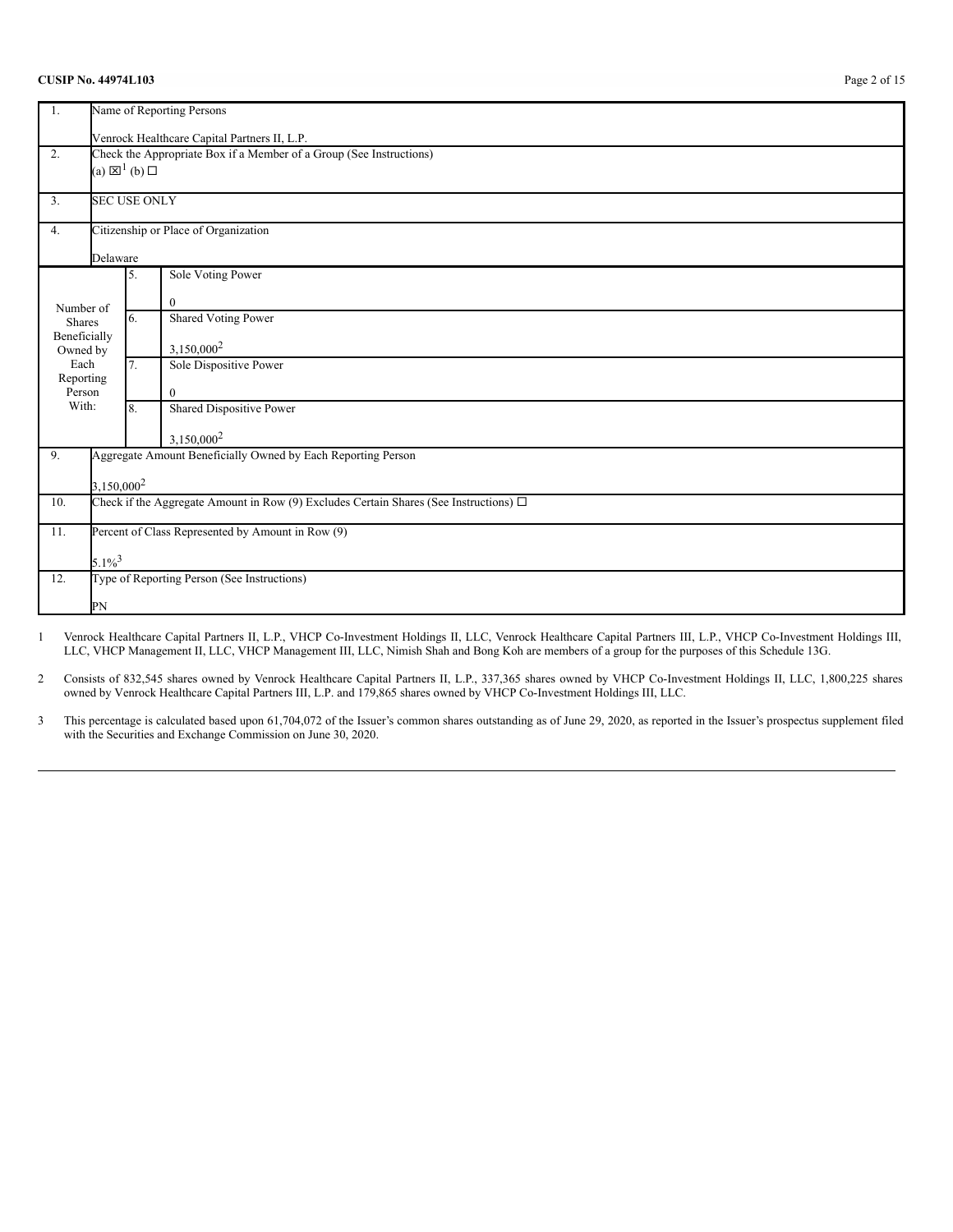#### **CUSIP No. 44974L103** Page 3 of 15

| Name of Reporting Persons<br>1.     |                                                                                            |                     |                                                              |  |  |  |  |
|-------------------------------------|--------------------------------------------------------------------------------------------|---------------------|--------------------------------------------------------------|--|--|--|--|
| VHCP Co-Investment Holdings II, LLC |                                                                                            |                     |                                                              |  |  |  |  |
| 2.                                  | Check the Appropriate Box if a Member of a Group (See Instructions)                        |                     |                                                              |  |  |  |  |
|                                     | (a) $\boxtimes^1$ (b) $\square$                                                            |                     |                                                              |  |  |  |  |
| 3.                                  |                                                                                            | <b>SEC USE ONLY</b> |                                                              |  |  |  |  |
| 4.                                  |                                                                                            |                     | Citizenship or Place of Organization                         |  |  |  |  |
|                                     | Delaware                                                                                   |                     |                                                              |  |  |  |  |
|                                     |                                                                                            | 5.                  | Sole Voting Power                                            |  |  |  |  |
| Number of                           |                                                                                            |                     | $\mathbf{0}$                                                 |  |  |  |  |
| Shares                              |                                                                                            | 6.                  | <b>Shared Voting Power</b>                                   |  |  |  |  |
| Beneficially<br>Owned by            |                                                                                            |                     | 3,150,000 <sup>2</sup>                                       |  |  |  |  |
| Each<br>Reporting                   |                                                                                            | 7.                  | Sole Dispositive Power                                       |  |  |  |  |
| Person                              |                                                                                            |                     | $\Omega$                                                     |  |  |  |  |
| With:                               |                                                                                            | 8.                  | Shared Dispositive Power                                     |  |  |  |  |
|                                     |                                                                                            |                     | 3,150,000 <sup>2</sup>                                       |  |  |  |  |
| 9.                                  |                                                                                            |                     | Aggregate Amount Beneficially Owned by Each Reporting Person |  |  |  |  |
|                                     | 3,150,000 <sup>2</sup>                                                                     |                     |                                                              |  |  |  |  |
| 10.                                 | Check if the Aggregate Amount in Row (9) Excludes Certain Shares (See Instructions) $\Box$ |                     |                                                              |  |  |  |  |
| 11.                                 | Percent of Class Represented by Amount in Row (9)                                          |                     |                                                              |  |  |  |  |
|                                     | $5.1\%^{3}$                                                                                |                     |                                                              |  |  |  |  |
| 12.                                 |                                                                                            |                     | Type of Reporting Person (See Instructions)                  |  |  |  |  |
|                                     | OO                                                                                         |                     |                                                              |  |  |  |  |
|                                     |                                                                                            |                     |                                                              |  |  |  |  |

1 Venrock Healthcare Capital Partners II, L.P., VHCP Co-Investment Holdings II, LLC, Venrock Healthcare Capital Partners III, L.P., VHCP Co-Investment Holdings III, LLC, VHCP Management II, LLC, VHCP Management III, LLC, Nimish Shah and Bong Koh are members of a group for the purposes of this Schedule 13G.

2 Consists of 832,545 shares owned by Venrock Healthcare Capital Partners II, L.P., 337,365 shares owned by VHCP Co-Investment Holdings II, LLC, 1,800,225 shares owned by Venrock Healthcare Capital Partners III, L.P. and 179,865 shares owned by VHCP Co-Investment Holdings III, LLC.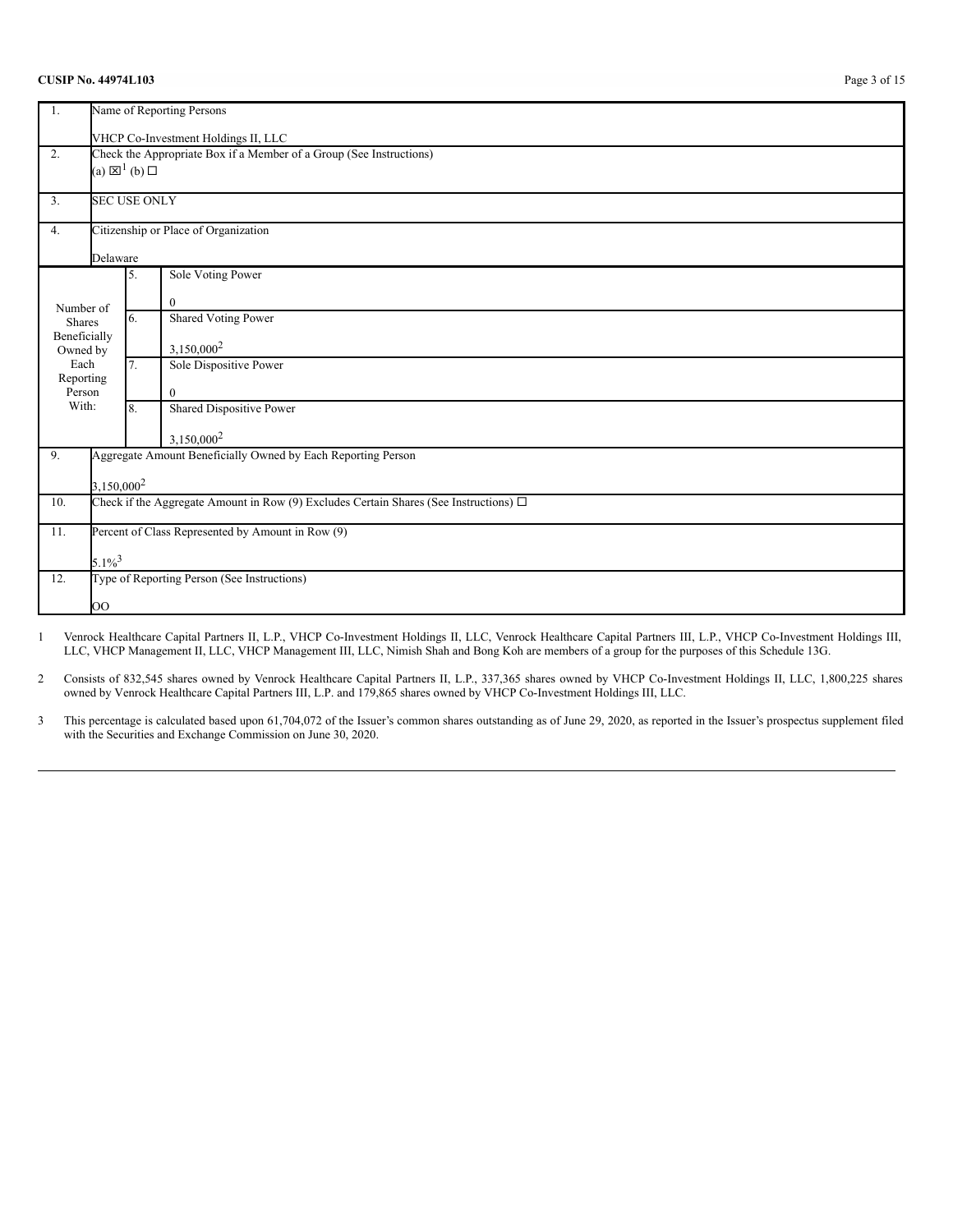| 1.                            | Name of reporting persons                                                                  |                                 |                                                                     |  |  |
|-------------------------------|--------------------------------------------------------------------------------------------|---------------------------------|---------------------------------------------------------------------|--|--|
|                               | Venrock Healthcare Capital Partners III, L.P.                                              |                                 |                                                                     |  |  |
| 2.                            |                                                                                            | (a) $\boxtimes^1$ (b) $\square$ | Check the Appropriate Box if a Member of a Group (See Instructions) |  |  |
| 3.                            |                                                                                            | <b>SEC USE ONLY</b>             |                                                                     |  |  |
| 4.                            |                                                                                            |                                 | Citizenship or Place of Organization                                |  |  |
|                               | Delaware                                                                                   |                                 |                                                                     |  |  |
|                               |                                                                                            | 5.                              | Sole Voting Power                                                   |  |  |
| Number of                     |                                                                                            | 6.                              | $\mathbf{0}$<br><b>Shared Voting Power</b>                          |  |  |
| <b>Shares</b><br>Beneficially |                                                                                            |                                 |                                                                     |  |  |
| Owned by                      |                                                                                            |                                 | $3,150,000^2$                                                       |  |  |
| Each<br>Reporting             |                                                                                            | $\overline{7}$ .                | Sole Dispositive Power                                              |  |  |
| Person                        |                                                                                            |                                 | $\mathbf{0}$                                                        |  |  |
| With:                         |                                                                                            | 8.                              | Shared Dispositive Power                                            |  |  |
|                               |                                                                                            |                                 | 3,150,000 <sup>2</sup>                                              |  |  |
| 9.                            |                                                                                            |                                 | Aggregate Amount Beneficially Owned by Each Reporting Person        |  |  |
|                               | 3,150,000 <sup>2</sup>                                                                     |                                 |                                                                     |  |  |
| 10.                           | Check if the Aggregate Amount in Row (9) Excludes Certain Shares (See Instructions) $\Box$ |                                 |                                                                     |  |  |
| 11.                           | Percent of Class Represented by Amount in Row (9)                                          |                                 |                                                                     |  |  |
|                               | $5.1\%^{3}$                                                                                |                                 |                                                                     |  |  |
| 12.                           |                                                                                            |                                 | Type of Reporting Person (See Instructions)                         |  |  |
|                               | PN                                                                                         |                                 |                                                                     |  |  |

1 Venrock Healthcare Capital Partners II, L.P., VHCP Co-Investment Holdings II, LLC, Venrock Healthcare Capital Partners III, L.P., VHCP Co-Investment Holdings III, LLC, VHCP Management II, LLC, VHCP Management III, LLC, Nimish Shah and Bong Koh are members of a group for the purposes of this Schedule 13G.

2 Consists of 832,545 shares owned by Venrock Healthcare Capital Partners II, L.P., 337,365 shares owned by VHCP Co-Investment Holdings II, LLC, 1,800,225 shares owned by Venrock Healthcare Capital Partners III, L.P. and 179,865 shares owned by VHCP Co-Investment Holdings III, LLC.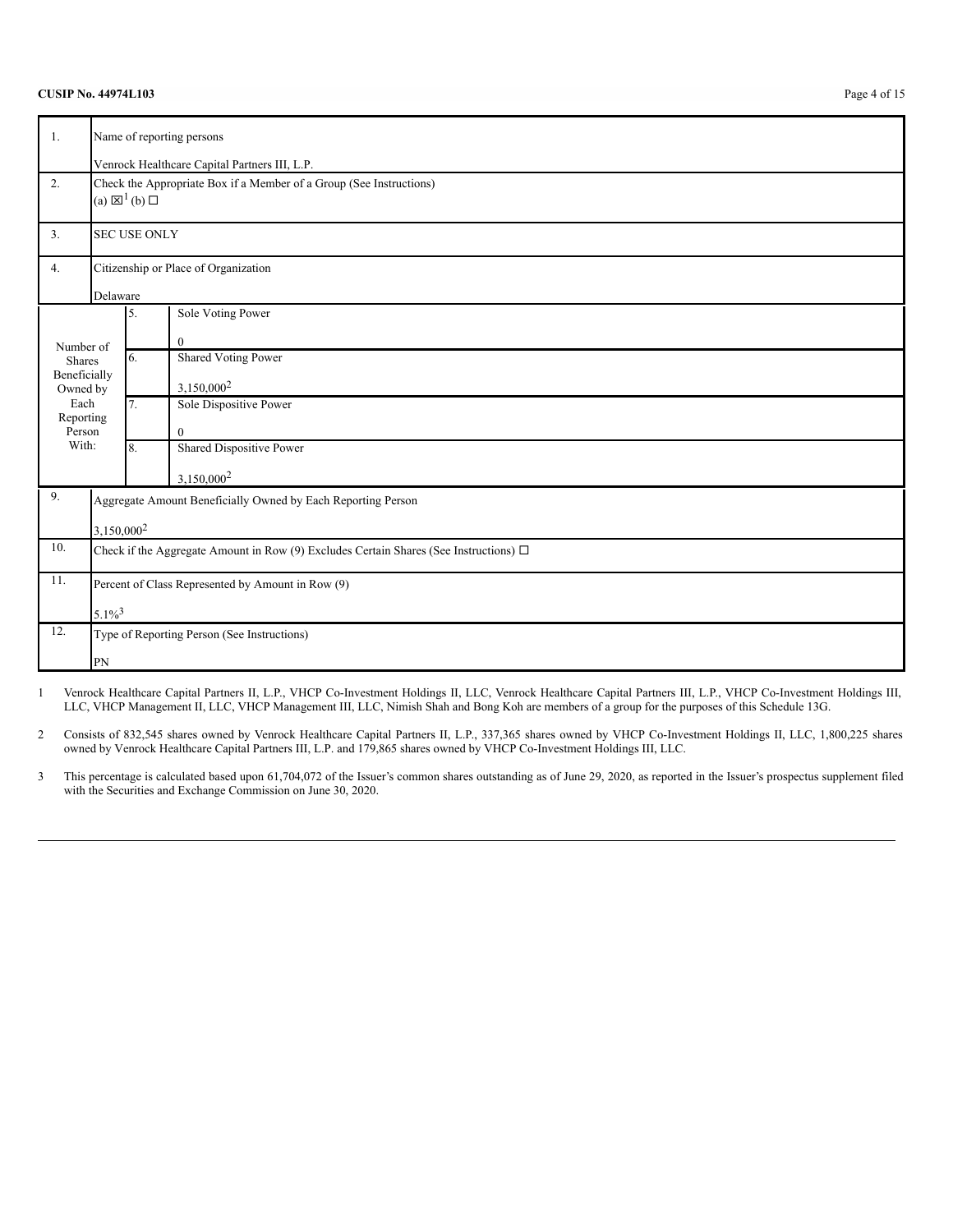### **CUSIP No. 44974L103** Page 5 of 15

| 1.                                                       | Name of reporting persons<br>VHCP Co-Investment Holdings III, LLC                                      |                     |                                                              |  |  |  |
|----------------------------------------------------------|--------------------------------------------------------------------------------------------------------|---------------------|--------------------------------------------------------------|--|--|--|
| 2.                                                       | Check the Appropriate Box if a Member of a Group (See Instructions)<br>(a) $\boxtimes^1$ (b) $\square$ |                     |                                                              |  |  |  |
| 3.                                                       |                                                                                                        | <b>SEC USE ONLY</b> |                                                              |  |  |  |
| 4.                                                       |                                                                                                        |                     | Citizenship or Place of Organization                         |  |  |  |
|                                                          | Delaware                                                                                               |                     |                                                              |  |  |  |
|                                                          |                                                                                                        | 5.                  | Sole Voting Power                                            |  |  |  |
| Number of                                                |                                                                                                        |                     | $\boldsymbol{0}$                                             |  |  |  |
| <b>Shares</b>                                            |                                                                                                        | 6.                  | <b>Shared Voting Power</b>                                   |  |  |  |
| Beneficially<br>Owned by                                 |                                                                                                        |                     | 3,150,000 <sup>2</sup>                                       |  |  |  |
| Each<br>Reporting                                        |                                                                                                        | 7.                  | Sole Dispositive Power                                       |  |  |  |
| Person                                                   |                                                                                                        |                     | $\mathbf{0}$                                                 |  |  |  |
| With:                                                    |                                                                                                        | 8.                  | Shared Dispositive Power                                     |  |  |  |
|                                                          |                                                                                                        |                     | 3,150,000 <sup>2</sup>                                       |  |  |  |
| 9.                                                       |                                                                                                        |                     | Aggregate Amount Beneficially Owned by Each Reporting Person |  |  |  |
|                                                          | 3,150,000 <sup>2</sup>                                                                                 |                     |                                                              |  |  |  |
| 10.                                                      | Check if the Aggregate Amount in Row (9) Excludes Certain Shares (See Instructions) $\Box$             |                     |                                                              |  |  |  |
| 11.<br>Percent of Class Represented by Amount in Row (9) |                                                                                                        |                     |                                                              |  |  |  |
|                                                          |                                                                                                        | $5.1\%^{3}$         |                                                              |  |  |  |
| 12.<br>Type of Reporting Person (See Instructions)       |                                                                                                        |                     |                                                              |  |  |  |
|                                                          | <b>OO</b>                                                                                              |                     |                                                              |  |  |  |

1 Venrock Healthcare Capital Partners II, L.P., VHCP Co-Investment Holdings II, LLC, Venrock Healthcare Capital Partners III, L.P., VHCP Co-Investment Holdings III, LLC, VHCP Management II, LLC, VHCP Management III, LLC, Nimish Shah and Bong Koh are members of a group for the purposes of this Schedule 13G.

2 Consists of 832,545 shares owned by Venrock Healthcare Capital Partners II, L.P., 337,365 shares owned by VHCP Co-Investment Holdings II, LLC, 1,800,225 shares owned by Venrock Healthcare Capital Partners III, L.P. and 179,865 shares owned by VHCP Co-Investment Holdings III, LLC.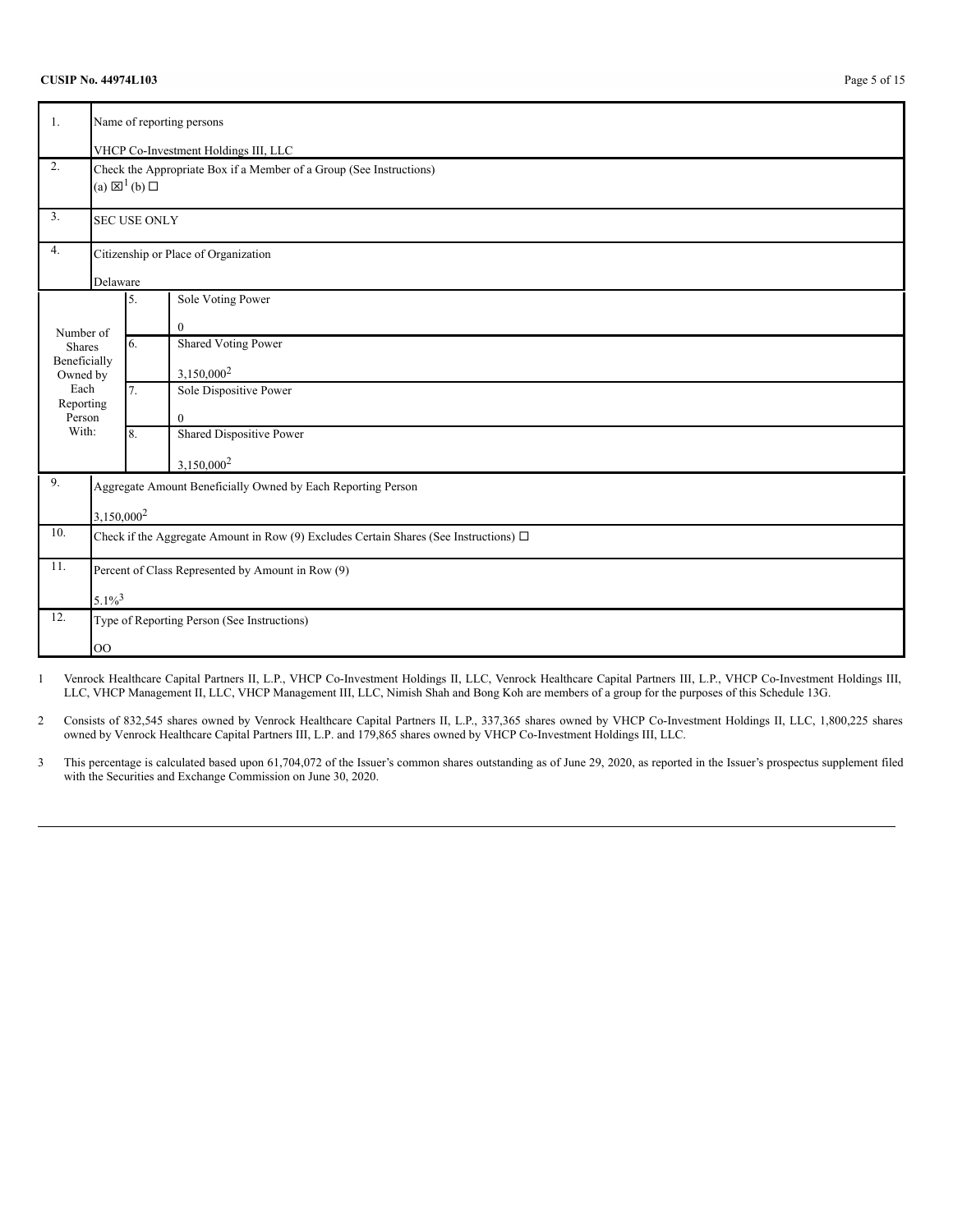| 1.                            | Name of reporting persons                                                                                                         |                                      |                                                              |  |  |  |  |
|-------------------------------|-----------------------------------------------------------------------------------------------------------------------------------|--------------------------------------|--------------------------------------------------------------|--|--|--|--|
| 2.                            | VHCP Management II, LLC<br>Check the Appropriate Box if a Member of a Group (See Instructions)<br>(a) $\boxtimes^1$ (b) $\square$ |                                      |                                                              |  |  |  |  |
| 3.                            |                                                                                                                                   | <b>SEC USE ONLY</b>                  |                                                              |  |  |  |  |
| 4.                            |                                                                                                                                   | Citizenship or Place of Organization |                                                              |  |  |  |  |
|                               |                                                                                                                                   | Delaware                             |                                                              |  |  |  |  |
|                               |                                                                                                                                   | 5.                                   | Sole Voting Power                                            |  |  |  |  |
| Number of                     |                                                                                                                                   |                                      | $\mathbf{0}$                                                 |  |  |  |  |
| <b>Shares</b><br>Beneficially |                                                                                                                                   | 6.                                   | <b>Shared Voting Power</b>                                   |  |  |  |  |
| Owned by                      |                                                                                                                                   |                                      | $3,150,000^2$                                                |  |  |  |  |
| Each                          |                                                                                                                                   | 7.                                   | Sole Dispositive Power                                       |  |  |  |  |
| Reporting<br>Person           |                                                                                                                                   |                                      | $\mathbf{0}$                                                 |  |  |  |  |
| With:                         |                                                                                                                                   | 8.                                   | Shared Dispositive Power                                     |  |  |  |  |
|                               |                                                                                                                                   |                                      | 3,150,000 <sup>2</sup>                                       |  |  |  |  |
| 9.                            |                                                                                                                                   |                                      | Aggregate Amount Beneficially Owned by Each Reporting Person |  |  |  |  |
|                               | $3,150,000^2$                                                                                                                     |                                      |                                                              |  |  |  |  |
| 10.                           | Check if the Aggregate Amount in Row (9) Excludes Certain Shares (See Instructions) $\Box$                                        |                                      |                                                              |  |  |  |  |
| 11.                           | Percent of Class Represented by Amount in Row (9)                                                                                 |                                      |                                                              |  |  |  |  |
|                               |                                                                                                                                   | $5.1\%^{3}$                          |                                                              |  |  |  |  |
| 12.                           |                                                                                                                                   |                                      | Type of Reporting Person (See Instructions)                  |  |  |  |  |
|                               | <b>OO</b>                                                                                                                         |                                      |                                                              |  |  |  |  |

1 Venrock Healthcare Capital Partners II, L.P., VHCP Co-Investment Holdings II, LLC, Venrock Healthcare Capital Partners III, L.P., VHCP Co-Investment Holdings III, LLC, VHCP Management II, LLC, VHCP Management III, LLC, Nimish Shah and Bong Koh are members of a group for the purposes of this Schedule 13G.

2 Consists of 832,545 shares owned by Venrock Healthcare Capital Partners II, L.P., 337,365 shares owned by VHCP Co-Investment Holdings II, LLC, 1,800,225 shares owned by Venrock Healthcare Capital Partners III, L.P. and 179,865 shares owned by VHCP Co-Investment Holdings III, LLC.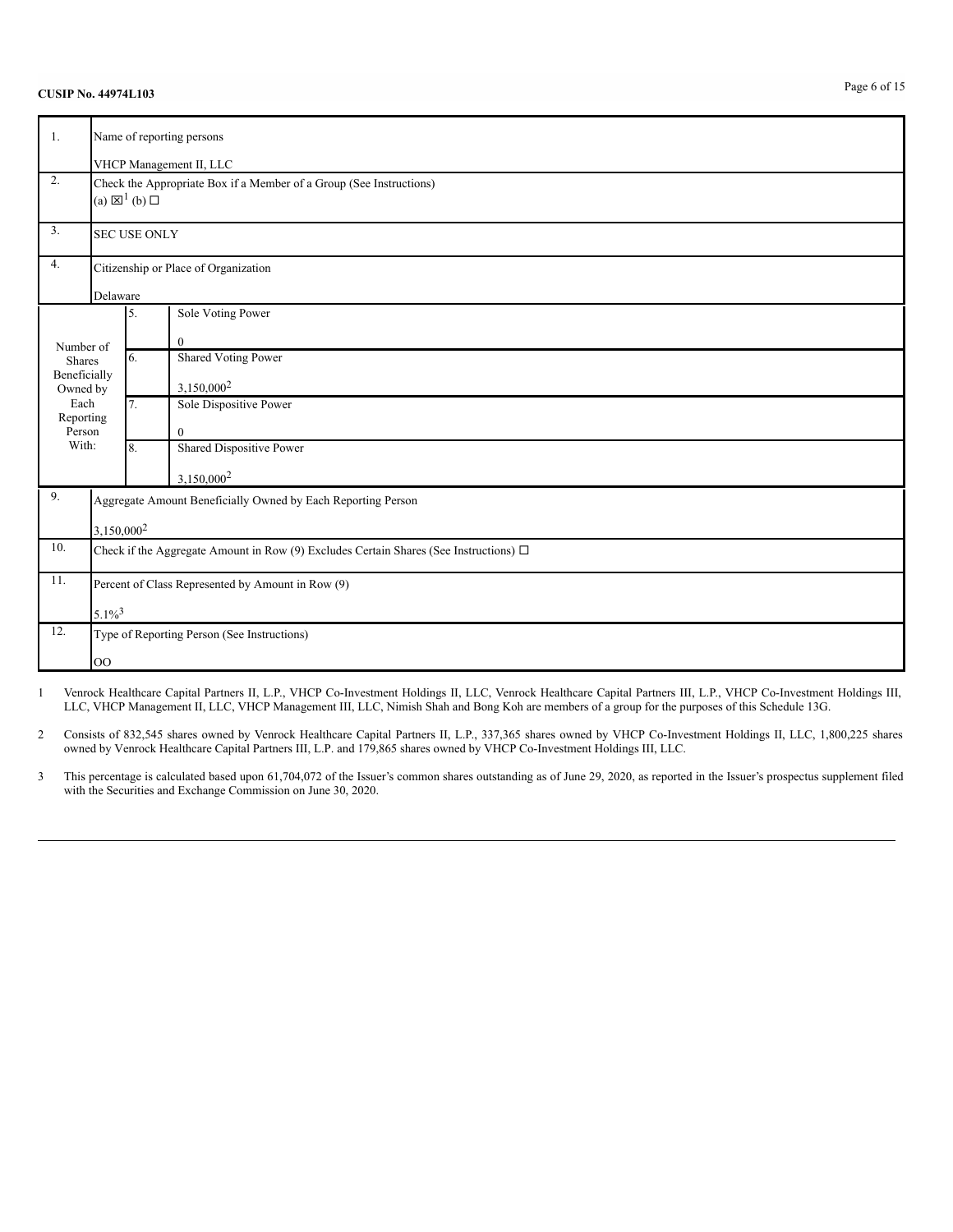| 1.                                                 | Name of reporting persons                                                                  |                                                                                                        |                                                              |  |  |  |
|----------------------------------------------------|--------------------------------------------------------------------------------------------|--------------------------------------------------------------------------------------------------------|--------------------------------------------------------------|--|--|--|
|                                                    |                                                                                            | VHCP Management III, LLC                                                                               |                                                              |  |  |  |
| 2.                                                 |                                                                                            | Check the Appropriate Box if a Member of a Group (See Instructions)<br>(a) $\boxtimes^1$ (b) $\square$ |                                                              |  |  |  |
| 3.                                                 |                                                                                            | <b>SEC USE ONLY</b>                                                                                    |                                                              |  |  |  |
| 4.                                                 |                                                                                            | Citizenship or Place of Organization                                                                   |                                                              |  |  |  |
|                                                    | Delaware                                                                                   |                                                                                                        |                                                              |  |  |  |
|                                                    |                                                                                            | 5.                                                                                                     | Sole Voting Power                                            |  |  |  |
| Number of                                          |                                                                                            |                                                                                                        | $\boldsymbol{0}$                                             |  |  |  |
| Shares                                             |                                                                                            | 6.                                                                                                     | <b>Shared Voting Power</b>                                   |  |  |  |
| Beneficially<br>Owned by                           |                                                                                            |                                                                                                        | 3,150,000 <sup>2</sup>                                       |  |  |  |
| Each<br>Reporting                                  |                                                                                            | 7.                                                                                                     | Sole Dispositive Power                                       |  |  |  |
| Person                                             |                                                                                            |                                                                                                        | $\overline{0}$                                               |  |  |  |
| With:                                              |                                                                                            | 8.                                                                                                     | Shared Dispositive Power                                     |  |  |  |
|                                                    |                                                                                            |                                                                                                        | 3,150,000 <sup>2</sup>                                       |  |  |  |
| 9.                                                 |                                                                                            |                                                                                                        | Aggregate Amount Beneficially Owned by Each Reporting Person |  |  |  |
|                                                    | 3,150,000 <sup>2</sup>                                                                     |                                                                                                        |                                                              |  |  |  |
| 10.                                                | Check if the Aggregate Amount in Row (9) Excludes Certain Shares (See Instructions) $\Box$ |                                                                                                        |                                                              |  |  |  |
| 11.                                                |                                                                                            | Percent of Class Represented by Amount in Row (9)                                                      |                                                              |  |  |  |
|                                                    |                                                                                            | $5.1\%$ <sup>3</sup>                                                                                   |                                                              |  |  |  |
| 12.<br>Type of Reporting Person (See Instructions) |                                                                                            |                                                                                                        |                                                              |  |  |  |
|                                                    | <b>OO</b>                                                                                  |                                                                                                        |                                                              |  |  |  |

1 Venrock Healthcare Capital Partners II, L.P., VHCP Co-Investment Holdings II, LLC, Venrock Healthcare Capital Partners III, L.P., VHCP Co-Investment Holdings III, LLC, VHCP Management II, LLC, VHCP Management III, LLC, Nimish Shah and Bong Koh are members of a group for the purposes of this Schedule 13G.

2 Consists of 832,545 shares owned by Venrock Healthcare Capital Partners II, L.P., 337,365 shares owned by VHCP Co-Investment Holdings II, LLC, 1,800,225 shares owned by Venrock Healthcare Capital Partners III, L.P. and 179,865 shares owned by VHCP Co-Investment Holdings III, LLC.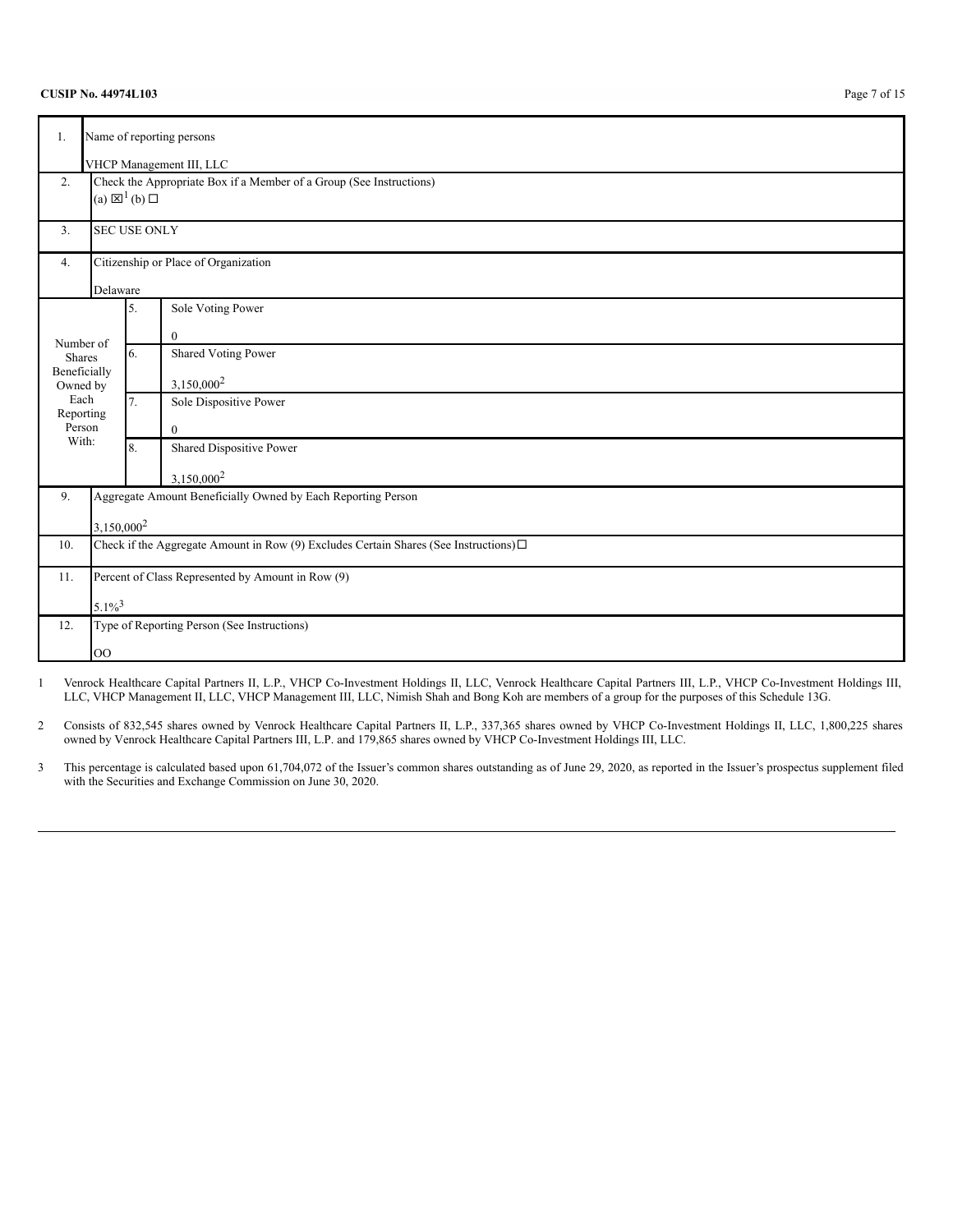### **CUSIP No. 44974L103** Page 8 of 15

| Name of Reporting Persons<br>1. |                                                                                            |                                 |                                                                     |  |  |
|---------------------------------|--------------------------------------------------------------------------------------------|---------------------------------|---------------------------------------------------------------------|--|--|
|                                 |                                                                                            | Shah, Nimish                    |                                                                     |  |  |
| 2.                              |                                                                                            |                                 | Check the Appropriate Box if a Member of a Group (See Instructions) |  |  |
|                                 |                                                                                            | (a) $\boxtimes^1$ (b) $\square$ |                                                                     |  |  |
| 3.                              |                                                                                            | <b>SEC USE ONLY</b>             |                                                                     |  |  |
| 4.                              |                                                                                            |                                 | Citizenship or Place of Organization                                |  |  |
|                                 |                                                                                            | <b>United States</b>            |                                                                     |  |  |
|                                 |                                                                                            | 5.                              | Sole Voting Power                                                   |  |  |
| Number of                       |                                                                                            |                                 | $\mathbf{0}$                                                        |  |  |
| <b>Shares</b>                   |                                                                                            | 6.                              | Shared Voting Power                                                 |  |  |
| Beneficially<br>Owned by        |                                                                                            |                                 | 3,150,000 <sup>2</sup>                                              |  |  |
| Each<br>Reporting               |                                                                                            | 7.                              | Sole Dispositive Power                                              |  |  |
| Person                          |                                                                                            |                                 | $\mathbf{0}$                                                        |  |  |
| With:                           |                                                                                            | 8.                              | Shared Dispositive Power                                            |  |  |
|                                 |                                                                                            |                                 | 3,150,000 <sup>2</sup>                                              |  |  |
| 9.                              |                                                                                            |                                 | Aggregate Amount Beneficially Owned by Each Reporting Person        |  |  |
|                                 | 3,150,000 <sup>2</sup>                                                                     |                                 |                                                                     |  |  |
| 10.                             | Check if the Aggregate Amount in Row (9) Excludes Certain Shares (See Instructions) $\Box$ |                                 |                                                                     |  |  |
| 11.                             | Percent of Class Represented by Amount in Row (9)                                          |                                 |                                                                     |  |  |
|                                 |                                                                                            |                                 |                                                                     |  |  |
|                                 | $5.1\%^{3}$                                                                                |                                 |                                                                     |  |  |
| 12.                             |                                                                                            |                                 | Type of Reporting Person (See Instructions)                         |  |  |
|                                 | IN                                                                                         |                                 |                                                                     |  |  |

1 Venrock Healthcare Capital Partners II, L.P., VHCP Co-Investment Holdings II, LLC, Venrock Healthcare Capital Partners III, L.P., VHCP Co-Investment Holdings III, LLC, VHCP Management II, LLC, VHCP Management III, LLC, Nimish Shah and Bong Koh are members of a group for the purposes of this Schedule 13G.

2 Consists of 832,545 shares owned by Venrock Healthcare Capital Partners II, L.P., 337,365 shares owned by VHCP Co-Investment Holdings II, LLC, 1,800,225 shares owned by Venrock Healthcare Capital Partners III, L.P. and 179,865 shares owned by VHCP Co-Investment Holdings III, LLC.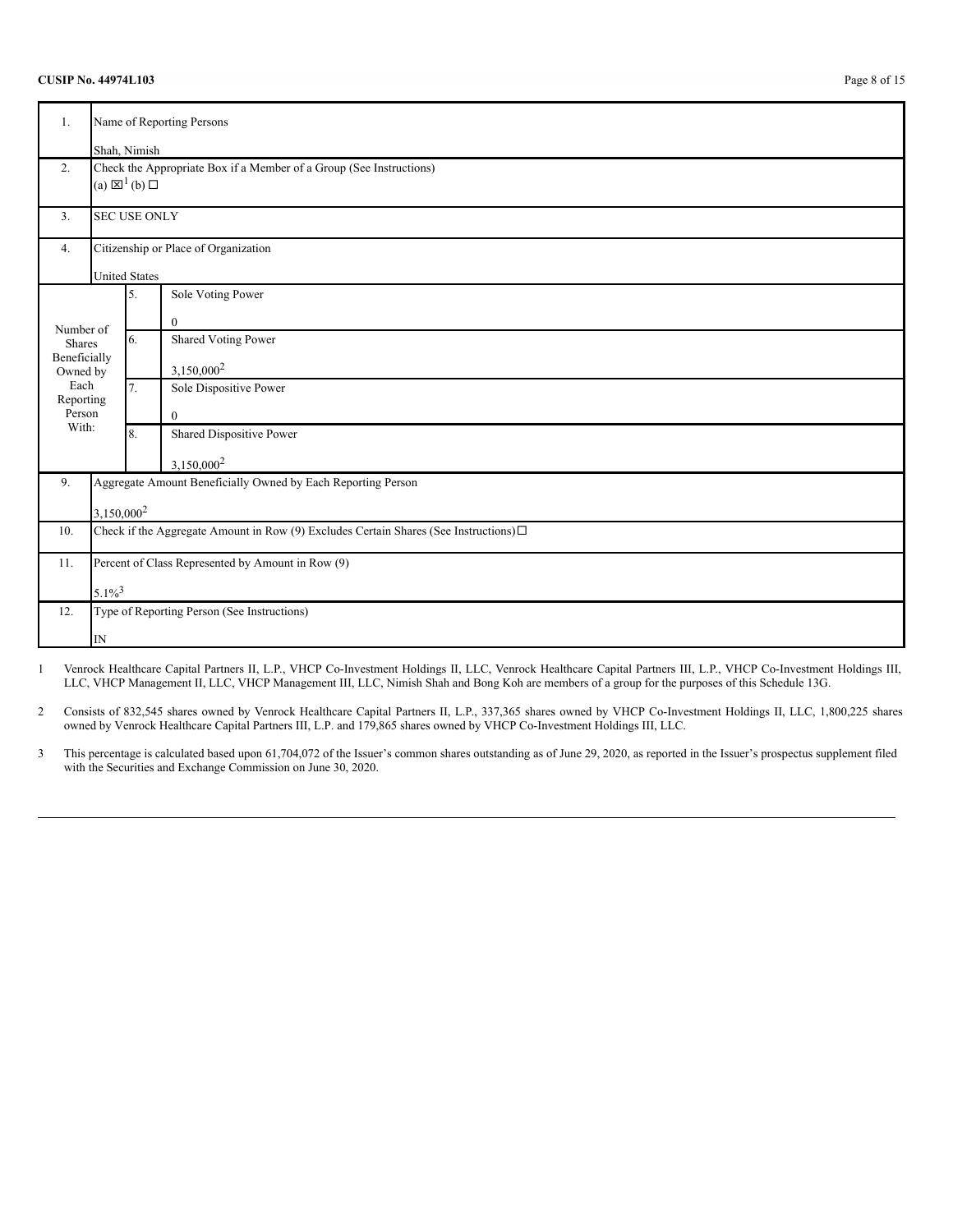### **CUSIP No. 44974L103** Page 9 of 15

| 1.                         | Name of Reporting Persons                                                                     |                                                   |                                                                     |  |  |  |
|----------------------------|-----------------------------------------------------------------------------------------------|---------------------------------------------------|---------------------------------------------------------------------|--|--|--|
|                            |                                                                                               | Koh, Bong                                         |                                                                     |  |  |  |
| 2.                         |                                                                                               |                                                   | Check the Appropriate Box if a Member of a Group (See Instructions) |  |  |  |
|                            |                                                                                               | (a) $\boxtimes^1$ (b) $\square$                   |                                                                     |  |  |  |
|                            |                                                                                               |                                                   |                                                                     |  |  |  |
| 3.                         |                                                                                               | <b>SEC USE ONLY</b>                               |                                                                     |  |  |  |
| 4.                         |                                                                                               |                                                   | Citizenship or Place of Organization                                |  |  |  |
|                            |                                                                                               |                                                   |                                                                     |  |  |  |
|                            |                                                                                               | <b>United States</b>                              |                                                                     |  |  |  |
|                            |                                                                                               | 5.                                                | Sole Voting Power                                                   |  |  |  |
|                            |                                                                                               |                                                   | $\mathbf{0}$                                                        |  |  |  |
| Number of<br><b>Shares</b> |                                                                                               | 6.                                                | <b>Shared Voting Power</b>                                          |  |  |  |
| Beneficially               |                                                                                               |                                                   |                                                                     |  |  |  |
| Owned by                   |                                                                                               |                                                   | $3,150,000^2$                                                       |  |  |  |
| Each                       |                                                                                               | 7.                                                | Sole Dispositive Power                                              |  |  |  |
| Reporting<br>Person        |                                                                                               |                                                   |                                                                     |  |  |  |
| With:                      |                                                                                               |                                                   | $\mathbf{0}$                                                        |  |  |  |
|                            |                                                                                               | 8.                                                | Shared Dispositive Power                                            |  |  |  |
|                            |                                                                                               |                                                   | 3,150,000 <sup>2</sup>                                              |  |  |  |
| 9.                         |                                                                                               |                                                   | Aggregate Amount Beneficially Owned by Each Reporting Person        |  |  |  |
|                            |                                                                                               |                                                   |                                                                     |  |  |  |
|                            | 3,150,000 <sup>2</sup>                                                                        |                                                   |                                                                     |  |  |  |
| 10.                        | Check if the Aggregate Amount in Row (9) Excludes Certain Shares (See Instructions) $\square$ |                                                   |                                                                     |  |  |  |
| 11.                        |                                                                                               | Percent of Class Represented by Amount in Row (9) |                                                                     |  |  |  |
|                            | $5.1\%^{3}$                                                                                   |                                                   |                                                                     |  |  |  |
| 12.                        | Type of Reporting Person (See Instructions)                                                   |                                                   |                                                                     |  |  |  |
|                            |                                                                                               |                                                   |                                                                     |  |  |  |
|                            | IN                                                                                            |                                                   |                                                                     |  |  |  |

1 Venrock Healthcare Capital Partners II, L.P., VHCP Co-Investment Holdings II, LLC, Venrock Healthcare Capital Partners III, L.P., VHCP Co-Investment Holdings III, LLC, VHCP Management II, LLC, VHCP Management III, LLC, Nimish Shah and Bong Koh are members of a group for the purposes of this Schedule 13G.

2 Consists of 832,545 shares owned by Venrock Healthcare Capital Partners II, L.P., 337,365 shares owned by VHCP Co-Investment Holdings II, LLC, 1,800,225 shares owned by Venrock Healthcare Capital Partners III, L.P. and 179,865 shares owned by VHCP Co-Investment Holdings III, LLC.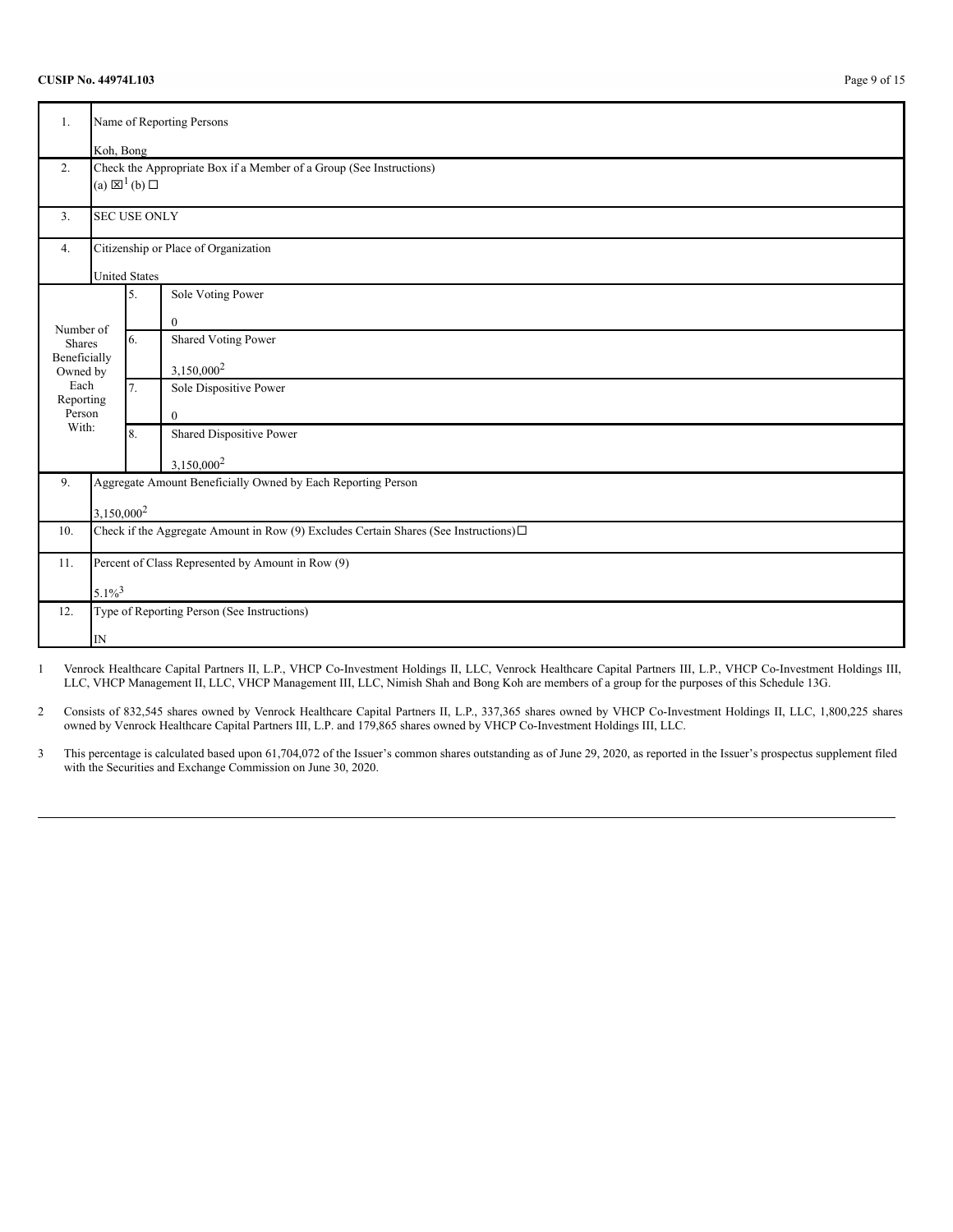#### **CUSIP No. 44974L103** Page 10 of 15

Introductory Note: This Schedule 13G is filed on behalf of Venrock Healthcare Capital Partners II, L.P., a limited partnership organized under the laws of the State of Delaware ("VHCP II LP"), VHCP Co-Investment Holdings II, LLC, a limited liability company organized under the laws of the State of Delaware ("VHCP Co-Investment II"), Venrock Healthcare Capital Partners III, L.P., a limited partnership organized under the laws of the State of Delaware ("VHCP III LP"), VHCP Co-Investment Holdings III, LLC, a limited liability company organized under the laws of the State of Delaware ("VHCP Co-Investment III"), VHCP Management II, LLC, a limited liability company organized under the laws of the State of Delaware ("VHCP Management II"), VHCP Management III, LLC, a limited liability company organized under the laws of the State of Delaware ("VHCP Management III" and collectively with VHCP II LP, VHCP Co-Investment II, VHCP III LP, VHCP Co-Investment III and VHCP Management II, the "Venrock Entities"), Nimish Shah ("Shah") and Bong Koh ("Koh") in respect of Common Shares of IMV Inc.

#### **Item 1.**

(a) Name of Issuer

IMV Inc.

(b) Address of Issuer's Principal Executive Offices

130 Eileen Stubbs Avenue, Suite 19 Dartmouth, Nova Scotia B3B 2C4, Canada

**Item 2.**

(a) Name of Person Filing

Venrock Healthcare Capital Partners II, L.P. VHCP Co-Investment Holdings II, LLC Venrock Healthcare Capital Partners III, L.P. VHCP Co-Investment Holdings III, LLC VHCP Management II, LLC VHCP Management III, LLC Nimish Shah Bong Koh

(b) Address of Principal Business Office or, if none, Residence

New York Office: Palo Alto Office:

7 Bryant Park 3340 Hillview Avenue New York, NY 10018

Palo Alto, CA 94304

#### (c) Citizenship

All of the Venrock Entities were organized in Delaware. The individuals are both United States citizens.

(d) Title of Class of Securities

Common Shares, without par value

(e) CUSIP Number

44974L103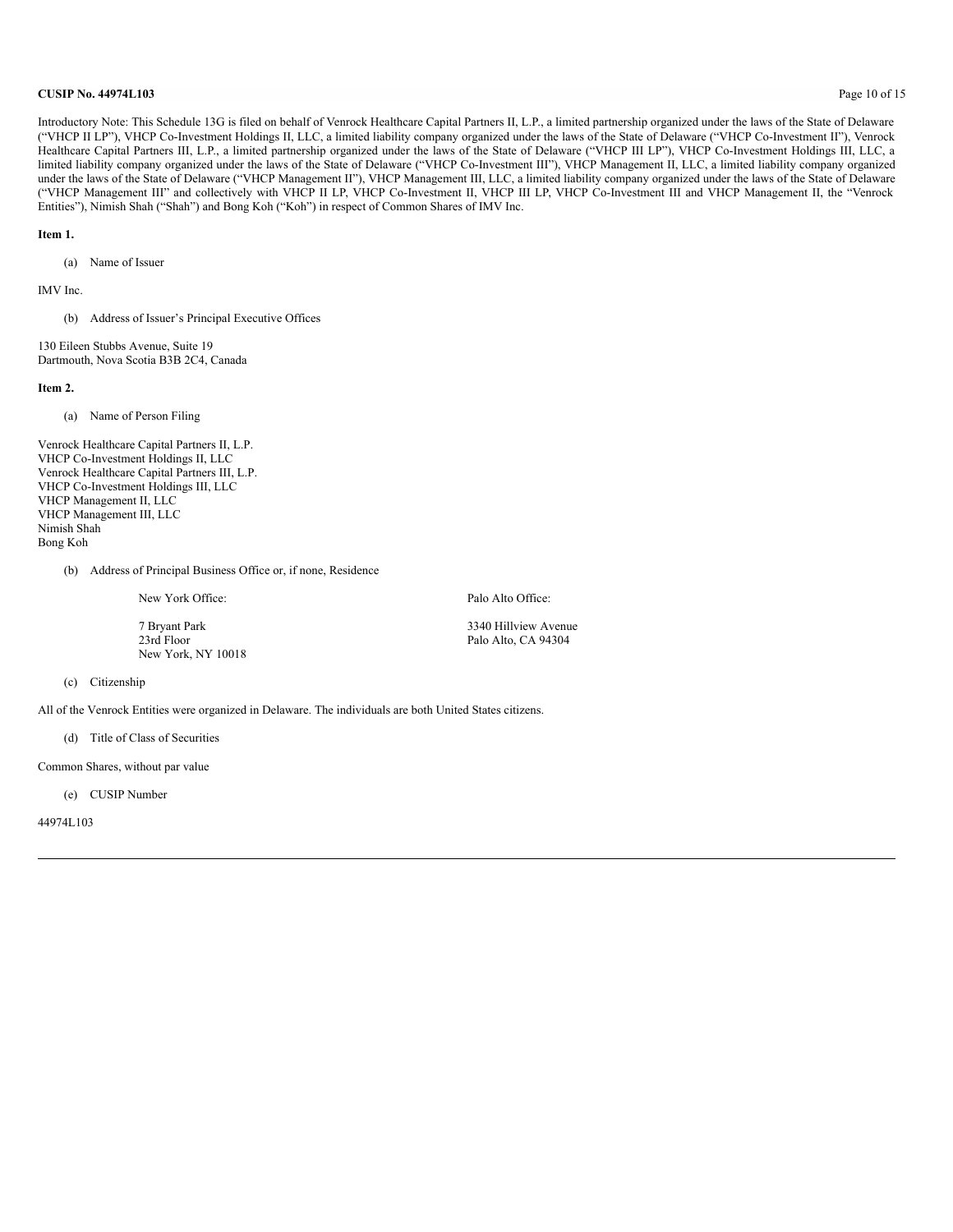### Item 3. If this statement is filed pursuant to §§240.13d-1(b), or 240.13d-2(b) or (c), check whether the person filing is a:

Not applicable

### **Item 4. Ownership**

(a) Amount Beneficially Owned as of July 30, 2020:

| Venrock Healthcare Capital Partners II, L.P.  | 3,150,000(1) |
|-----------------------------------------------|--------------|
| VHCP Co-Investment Holdings II, LLC           | 3,150,000(1) |
| Venrock Healthcare Capital Partners III, L.P. | 3,150,000(1) |
| VHCP Co-Investment Holdings III, LLC          | 3,150,000(1) |
| <b>VHCP Management II, LLC</b>                | 3,150,000(1) |
| VHCP Management III, LLC                      | 3,150,000(1) |
| Nimish Shah                                   | 3,150,000(1) |
| Bong Koh                                      | 3,150,000(1) |

### (b) Percent of Class as of July 30, 2020:

| Venrock Healthcare Capital Partners II, L.P.  | 5.1%    |
|-----------------------------------------------|---------|
| VHCP Co-Investment Holdings II, LLC           | $5.1\%$ |
| Venrock Healthcare Capital Partners III, L.P. | 5.1%    |
| VHCP Co-Investment Holdings III, LLC          | $5.1\%$ |
| VHCP Management II, LLC                       | 5.1%    |
| VHCP Management III, LLC                      | $5.1\%$ |
| Nimish Shah                                   | 5.1%    |
| Bong Koh                                      | $5.1\%$ |

### (c) Number of shares as to which the person has, as of July 30, 2020:

#### (i) Sole power to vote or to direct the vote

| Venrock Healthcare Capital Partners II, L.P.  | $\theta$ |
|-----------------------------------------------|----------|
| VHCP Co-Investment Holdings II, LLC           | $\Omega$ |
| Venrock Healthcare Capital Partners III, L.P. | $\theta$ |
| VHCP Co-Investment Holdings III, LLC          | $\theta$ |
| VHCP Management II, LLC                       | $\Omega$ |
| VHCP Management III, LLC                      | $\theta$ |
| Nimish Shah                                   | $\theta$ |
| Bong Koh                                      | $\theta$ |
|                                               |          |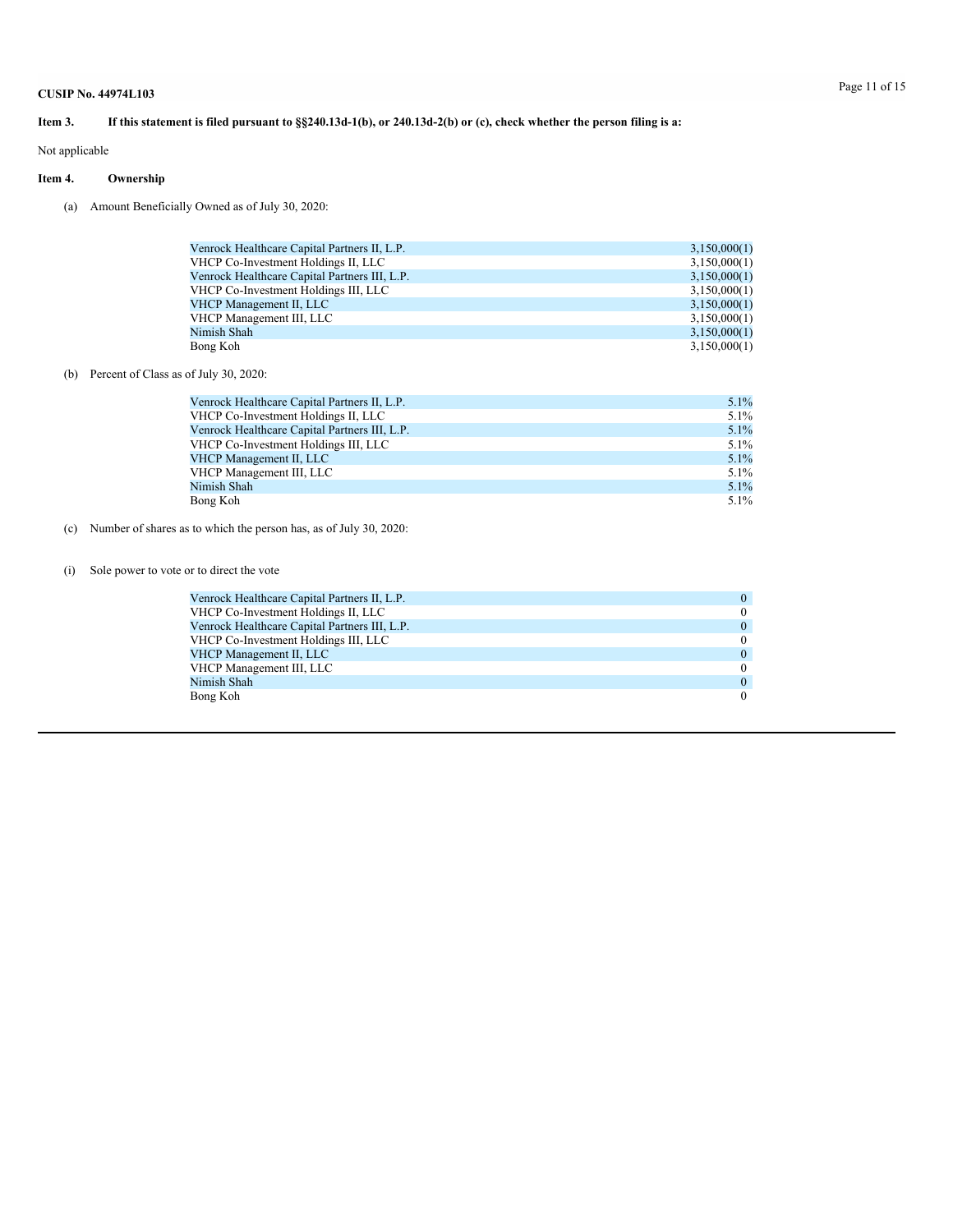#### (ii) Shared power to vote or to direct the vote

| 3,150,000(1) |
|--------------|
| 3,150,000(1) |
| 3,150,000(1) |
| 3,150,000(1) |
| 3,150,000(1) |
| 3,150,000(1) |
| 3,150,000(1) |
| 3,150,000(1) |
|              |

#### (iii) Sole power to dispose or to direct the disposition of

| $\Omega$ |
|----------|
| $\Omega$ |
| $\theta$ |
| $\theta$ |
| $\Omega$ |
| $\Omega$ |
| $\theta$ |
| $\Omega$ |
|          |

(iv) Shared power to dispose or to direct the disposition of

| Venrock Healthcare Capital Partners II, L.P.  | 3,150,000(1) |
|-----------------------------------------------|--------------|
| VHCP Co-Investment Holdings II, LLC           | 3,150,000(1) |
| Venrock Healthcare Capital Partners III, L.P. | 3,150,000(1) |
| VHCP Co-Investment Holdings III, LLC          | 3,150,000(1) |
| VHCP Management II, LLC                       | 3,150,000(1) |
| VHCP Management III, LLC                      | 3,150,000(1) |
| Nimish Shah                                   | 3,150,000(1) |
| Bong Koh                                      | 3,150,000(1) |

(1) These shares are owned directly as follows: 832,545 shares are owned by Venrock Healthcare Capital Partners II, L.P., 337,365 shares are owned by VHCP Co-Investment Holdings II, LLC, 1,800,225 shares are owned by Venrock Healthcare Capital Partners III, L.P. and 179,865 shares are owned by VHCP Co-Investment Holdings III, LLC. VHCP Management II, LLC is the general partner of Venrock Healthcare Capital Partners II, L.P. and the manager of VHCP Co-Investment Holdings II, LLC. VHCP Management III, LLC is the general partner of Venrock Healthcare Capital Partners III, L.P. and the manager of VHCP Co-Investment Holdings III, LLC. Messrs. Shah and Koh are the voting members of VHCP Management II, LLC and VHCP Management III, LLC.

#### **Item 5. Ownership of Five Percent or Less of a Class**

If this statement is being filed to report the fact that as of the date hereof the reporting person has ceased to be the beneficial owner of more than five percent of the class of securities, check the following  $\square$ .

#### **Item 6. Ownership of More than Five Percent on Behalf of Another Person**

Not Applicable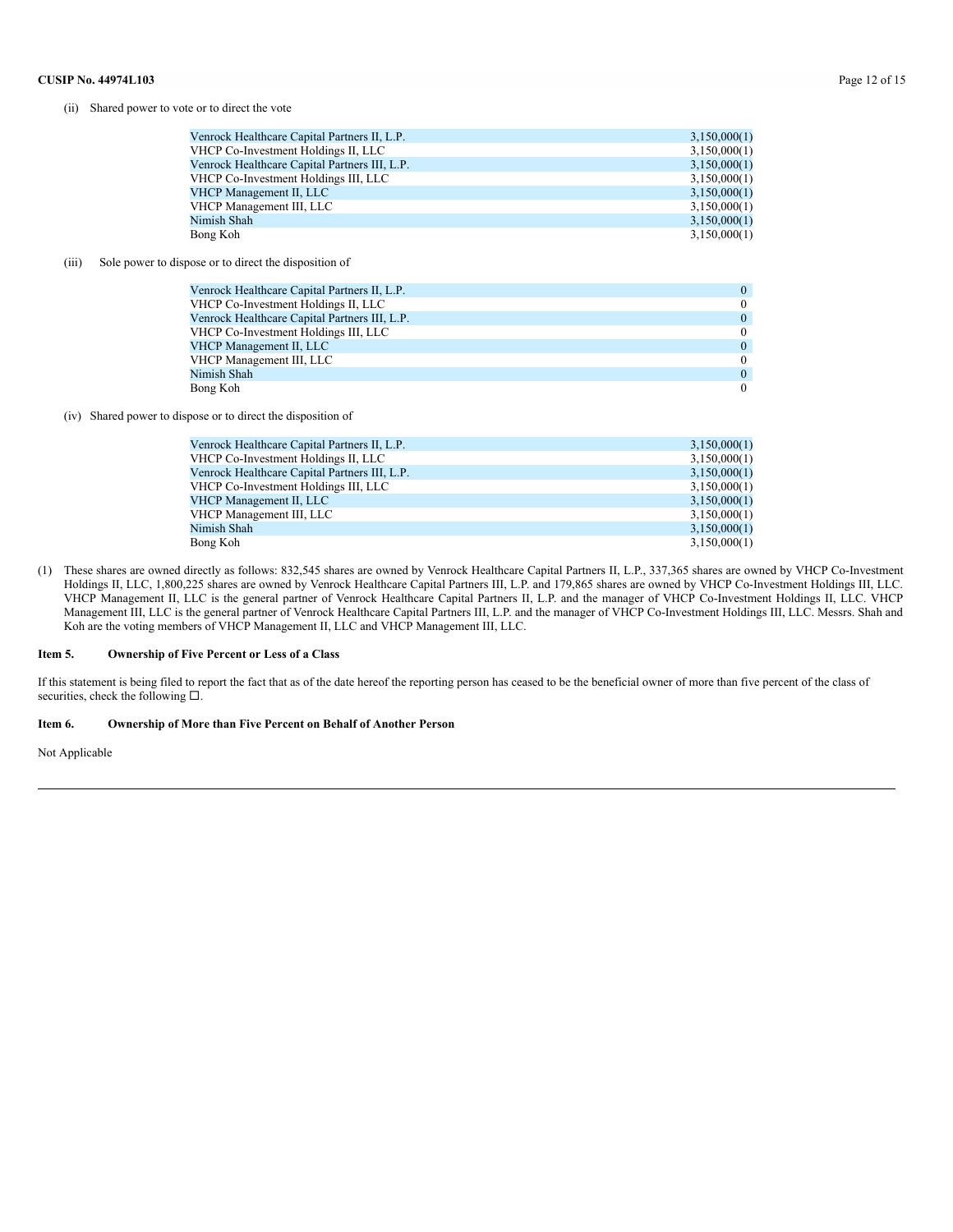#### **CUSIP No. 44974L103** Page 13 of 15

Item 7. Identification and Classification of the Subsidiary Which Acquired the Security Being Reported on By the Parent Holding Company or Control Person.

Not Applicable

### **Item 8. Identification and Classification of Members of the Group**

Not Applicable

## **Item 9. Notice of Dissolution of a Group**

Not Applicable

#### **Item 10. Certification**

By signing below I certify that, to the best of my knowledge and belief, the securities referred to above were not acquired and are not held for the purpose of or with the effect of changing or influencing the control of the issuer of the securities and were not acquired and are not held in connection with or as a participant in any transaction having that purpose or effect, other than activities solely in connection with a nomination under § 240.14a-11.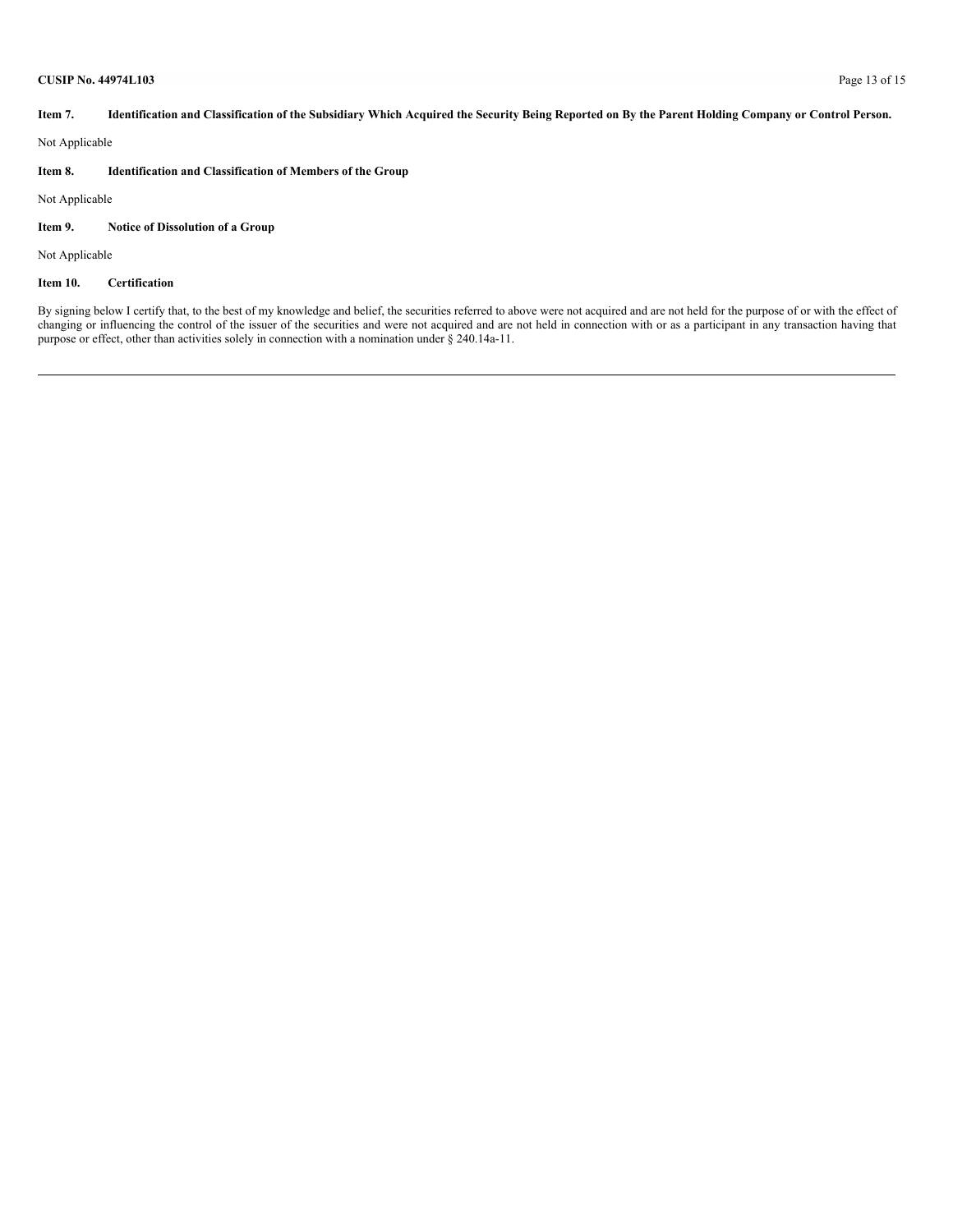#### **SIGNATURE**

After reasonable inquiry and to the best of my knowledge and belief, I certify that the information set forth in this statement is true, complete and correct.

Dated: July 30, 2020

#### **Venrock Healthcare Capital Partners II, L.P. Venrock Healthcare Capital Partners III, L.P.**

- 
- 
- 

Name: David L. Stepp Name: David L. Stepp Name: David L. Stepp Name: David L. Stepp Name: David L. Stepp Name: Authorized Signatory Name: Authorized Signatory Name: Authorized Signatory Name: Authorized Signatory Name: Aut Authorized Signatory

- By: VHCP Management II, LLC By: VHCP Management III, LLC Its: Manager and Manager and Manager and Manager and Manager and Manager and Manager and Manager and Manager and Manager and Manager and Manager and Manager and Mana
- 
- By: /s/ David L. Stepp By: /s/ David L. Stepp By: /s/ David L. Stepp By:

Its: Authorized Signatory Its: Authorized Signatory

#### **VHCP Management II, LLC VHCP Management III, LLC**

By: /s/ David L. Stepp By: /s/ David L. Stepp By: /s/ David L. Stepp

Authorized Signatory

#### **Nimish Shah Bong Koh**

By: /s/ David L. Stepp By: /s/ David L. Stepp By: /s/ David L. Stepp By: /s/ David L. Stepp By: /s/ David L. Stepp By: /s/ David L. Stepp By: /s/ David L. Stepp By: /s/ David L. Stepp By: /s/ David L. Stepp By: /s/ David L

- By: VHCP Management II, LLC<br>
Its: General Partner and Partner and Partner and Partner and Partner and Partner and Partner and Partner and Partner and Partner and Partner and Partner and Partner and Partner and Partner and
	- General Partner
- By: /s/ David L. Stepp By: /s/ David L. Stepp By: /s/ David L. Stepp By: /s/ David L. Stepp By: /s/ David L. Stepp By: /s/ David L. Stepp By: /s/ David L. Stepp By: /s/ David L. Stepp By: /s/ David L. Stepp By: /s/ David L

#### **VHCP Co-Investment Holdings II, LLC VHCP Co-Investment Holdings III, LLC**

- 
- Its: Manager Its: Manager Its: Manager
	- Name: David L. Stepp Name: David L. Stepp Name: David L. Stepp Name: David L. Stepp Name: David L. Stepp Name: David L. Stepp Name: David L. Stepp Name: David L. Stepp Name: David L. Stepp Name: David L. Stepp Name: David

Name: David L. Stepp Name: David L. Stepp Name: David L. Stepp Name: David L. Stepp Name: David L. Stepp Name: Authorized Signatory Name: Authorized Signatory

David L. Stepp, as attorney-in-fact David L. Stepp, as attorney-in-fact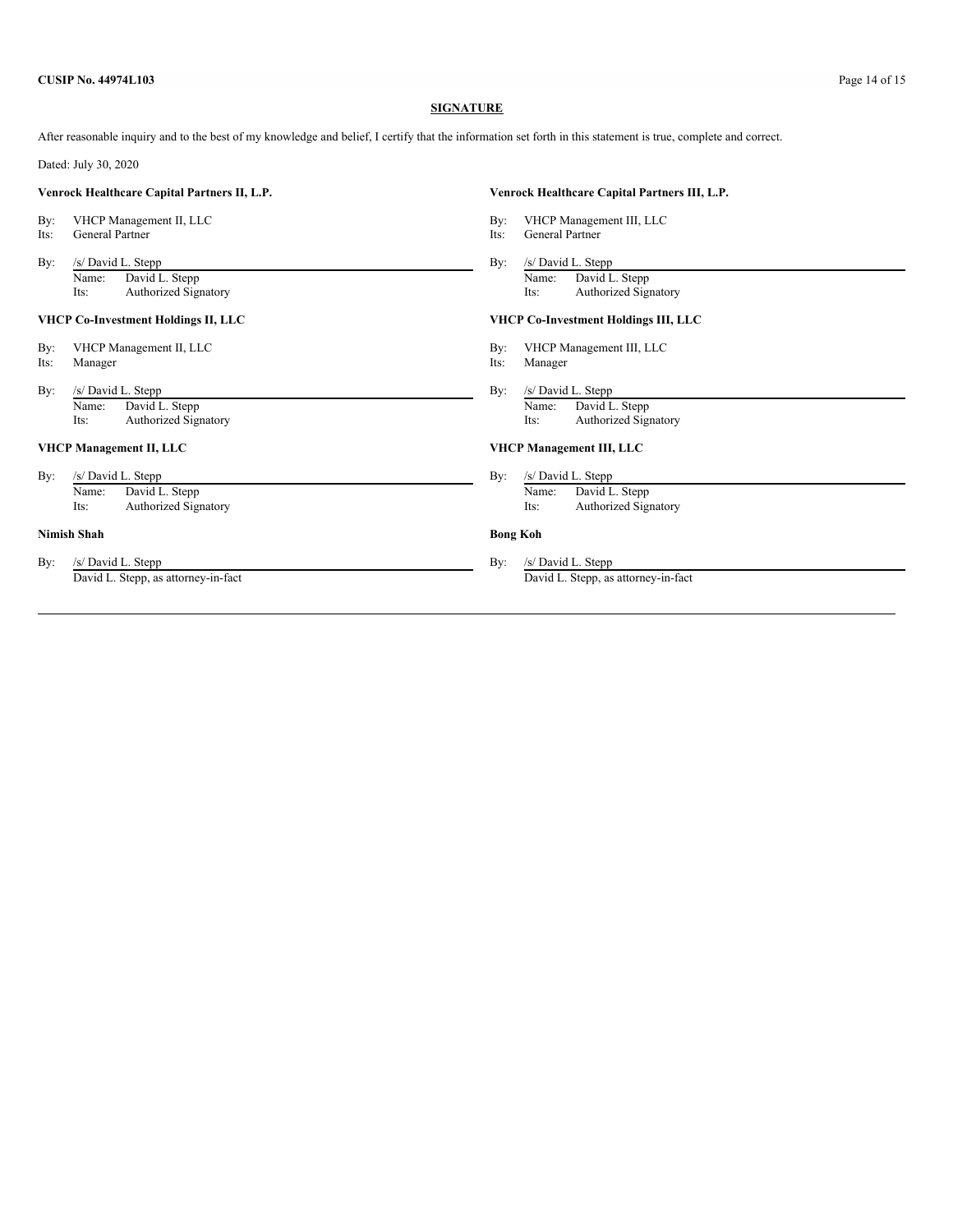#### **EXHIBITS**

- A: Joint Filing Agreement
- B: Power of Attorney for Nimish Shah
- C: Power of Attorney for Bong Koh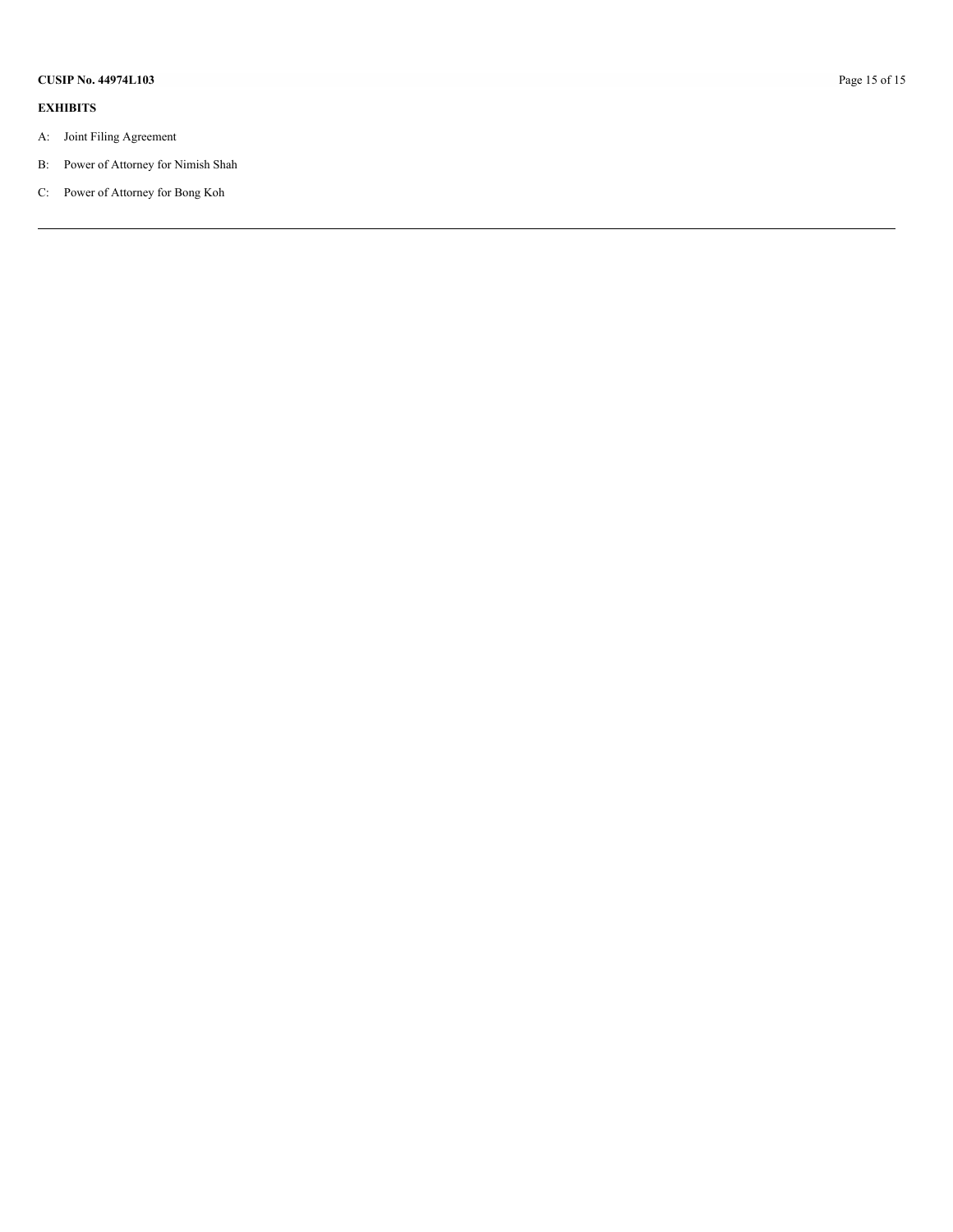#### **EXHIBIT A**

#### JOINT FILING AGREEMENT

In accordance with Rule 13d-1(k) under the Securities Exchange Act of 1934, as amended, the undersigned agree to the joint filing on behalf of each of them of a statement on Schedule 13G (including amendments thereto) with respect to the Common Shares of IMV Inc. and further agree that this agreement be included as an exhibit to such filing. Each party to the agreement expressly authorizes each other party to file on its behalf any and all amendments to such statement. Each party to this agreement agrees that this joint filing agreement may be signed in counterparts.

In evidence whereof, the undersigned have caused this Agreement to be executed on their behalf this  $30^{\text{h}}$  day of July, 2020.

#### **Venrock Healthcare Capital Partners II, L.P. Venrock Healthcare Capital Partners III, L.P.**

- By: VHCP Management II, LLC By: VHCP Management III, LLC
- Its: General Partner Its: General Partner Its: General Partner
- By: /s/ David L. Stepp By: /s/ David L. Stepp By: /s/ David L. Stepp By: Name: David L. Stepp Name: David L. Stepp Name: David L. Stepp Name: David L. Stepp Name: David L. Stepp Name:  $\overline{N}$  Authorized Signatory Name: Authorized Signatory Name: Authorized Signatory Name: Authorized Signatory

#### **VHCP Co-Investment Holdings II, LLC VHCP Co-Investment Holdings III, LLC**

- 
- Its: Manager Its: Manager
- 

Name: David L. Stepp Name: Name: David L. Stepp Name: Name: Name: Name: Name: Name: Name: Name: Name: Name: Name: Name: Name: Name: Name: Name: Name: Name: Name: Name: Name: Name: Name: Name: Name: Name: Name: Name: Name: Its: Authorized Signatory Its: Authorized Signatory

By: /s/ David L. Stepp By: /s/ David L. Stepp By: /s/ David L. Stepp By: /s/ David L. Stepp By: /s/ David L. Stepp By: /s/ David L. Stepp By: /s/ David L. Stepp By: /s/ David L. Stepp By: /s/ David L. Stepp By: /s/ David L

Name: David L. Stepp Name: Name: Name: Name: Name: Name: Name: Name: Name: Name: Name: Name: Name: Name: Name: Name: Name: Name: Name: Name: Name: Name: Name: Name: Name: Name: Name: Name: Name: Name: Name: Name: Name: Nam Its: Authorized Signatory Its: Authorized Signatory

#### **Nimish Shah Bong Koh**

By: /s/ David L. Stepp By: /s/ David L. Stepp By: /s/ David L. Stepp By:

- 
- 
- 

Its: Authorized Signatory **Its:** Authorized Signatory **Its:** Authorized Signatory

- By: VHCP Management II, LLC By: VHCP Management III, LLC
	-
	-

By: /s/ David L. Stepp<br>
Name: David L. Stepp By: /s/ David L. Stepp<br>
Name: David L. Stepp

#### **VHCP Management II, LLC VHCP Management III, LLC**

- -

David L. Stepp, as attorney-in-fact David L. Stepp, as attorney-in-fact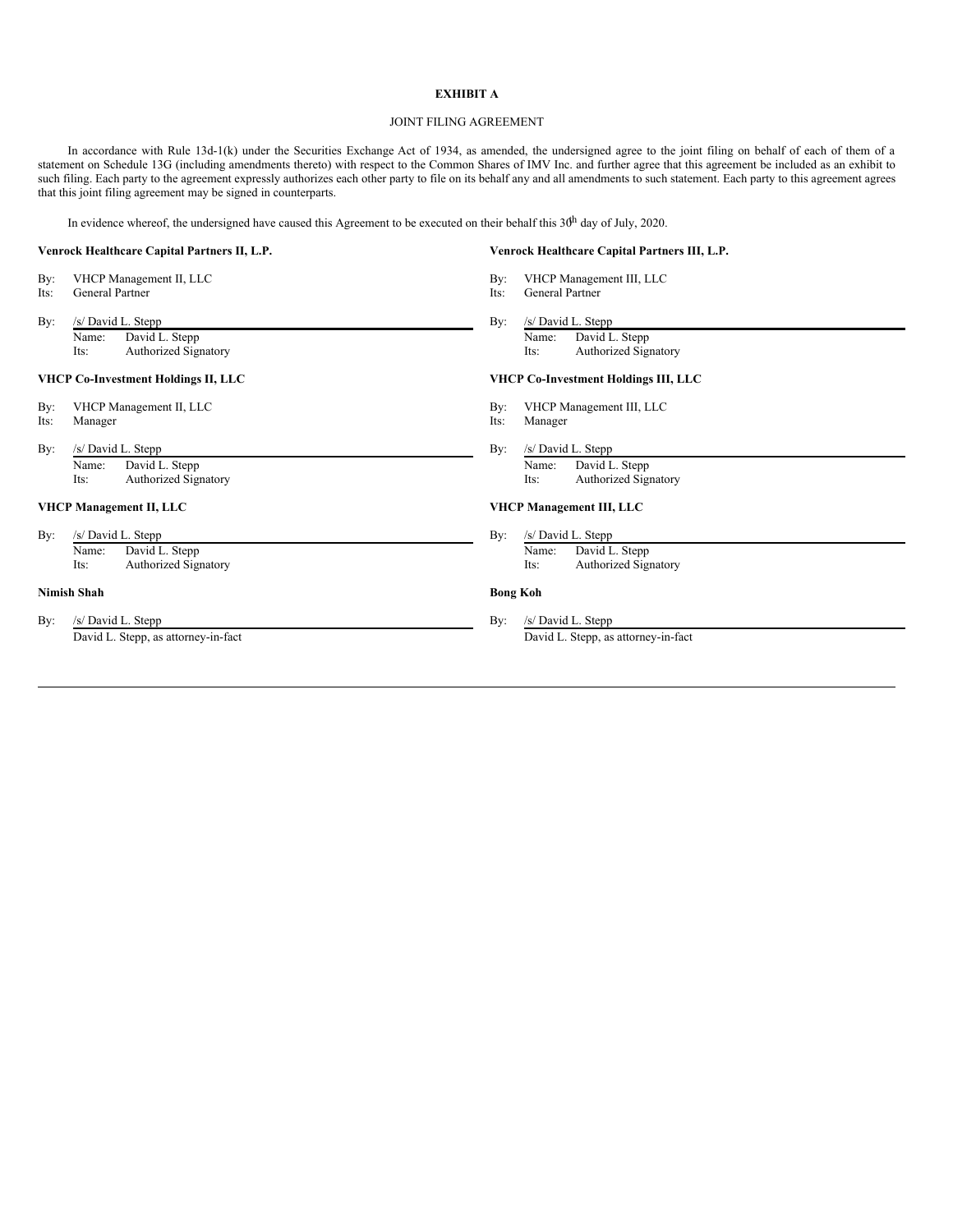#### **EXHIBIT B**

#### POWER OF ATTORNEY FOR NIMISH SHAH

KNOW ALL BY THESE PRESENTS, that the undersigned hereby constitutes and appoints each of David L. Stepp, Sherman G. Souther and Lisa D. Harris signing individually, the undersigned's true and lawful attorney-in fact and agent to:

- (i) prepare execute and file, for and on behalf of the undersigned, any and all documents and filings that are required or advisable to be made with the United States Securities and Exchange Commission, any stock exchange or similar authority, under the Securities Exchange Act of 1934, as amended (the "Exchange Act"), and the rules and regulations promulgated thereunder, including without limitation (a) any Joint Filing Agreement under Rule 13d-1(k) of the Exchange Act (or any successor provision thereunder), Schedule 13D and Schedule 13G (or any successor schedules or forms adopted under the Exchange Act) and any amendments thereto in accordance with Section 13 of the Exchange Act and the rules thereunder, and (b) Forms 3, 4 and 5 and any amendments thereto in accordance with Section 16(a) of the Exchange Act and the rules thereunder; and
- (ii) take any other action of any nature whatsoever in connection with the foregoing which, in the opinion of such attorney-in-fact, may be of benefit, in the best interest of, or legally required by, the undersigned, it being understood that the documents executed by such attorney-in-fact on behalf of the undersigned pursuant to this Power of Attorney shall be in such form and shall contain such terms and conditions as such attorney-in-fact may approve in such attorney-in-fact's discretion.

The undersigned hereby grants to such attorney-in-fact full power and authority to do and perform any and every act and thing whatsoever requisite, necessary, or proper to be done in the exercise of any of the rights and powers herein granted, as fully to all intents and purposes as the undersigned might or could do if personally present, with full power of substitution or revocation, hereby ratifying and confirming all that such attorney-in-fact, or such attorney-in-fact's substitute or substitutes, shall lawfully do or cause to be done by virtue of this power of attorney and the rights and powers herein granted. The undersigned acknowledges that the foregoing attorney-in-fact, in serving in such capacity at the request of undersigned, is not assuming, nor is Venrock assuming, any of the undersigned's responsibilities to comply with the Exchange Act, including without limitation Sections 13 and 16 of the Exchange Act.

This power of Attorney shall remain in full force and effect until the earliest to occur of (a) the undersigned is no longer required to file any form or document with respect to the undersigned's holdings of and transactions in securities issued by a company, (b) revocation by the undersigned in a signed writing delivered to the foregoing attorney-infact, or (c) until such attorney-in-fact shall no longer be employed by VR Management, LLC (or its successor).

IN WITNESS WHEREOF, the undersigned has cause this Power of Attorney to be executed as of July 30, 2020.

/s/ Nimish Shah